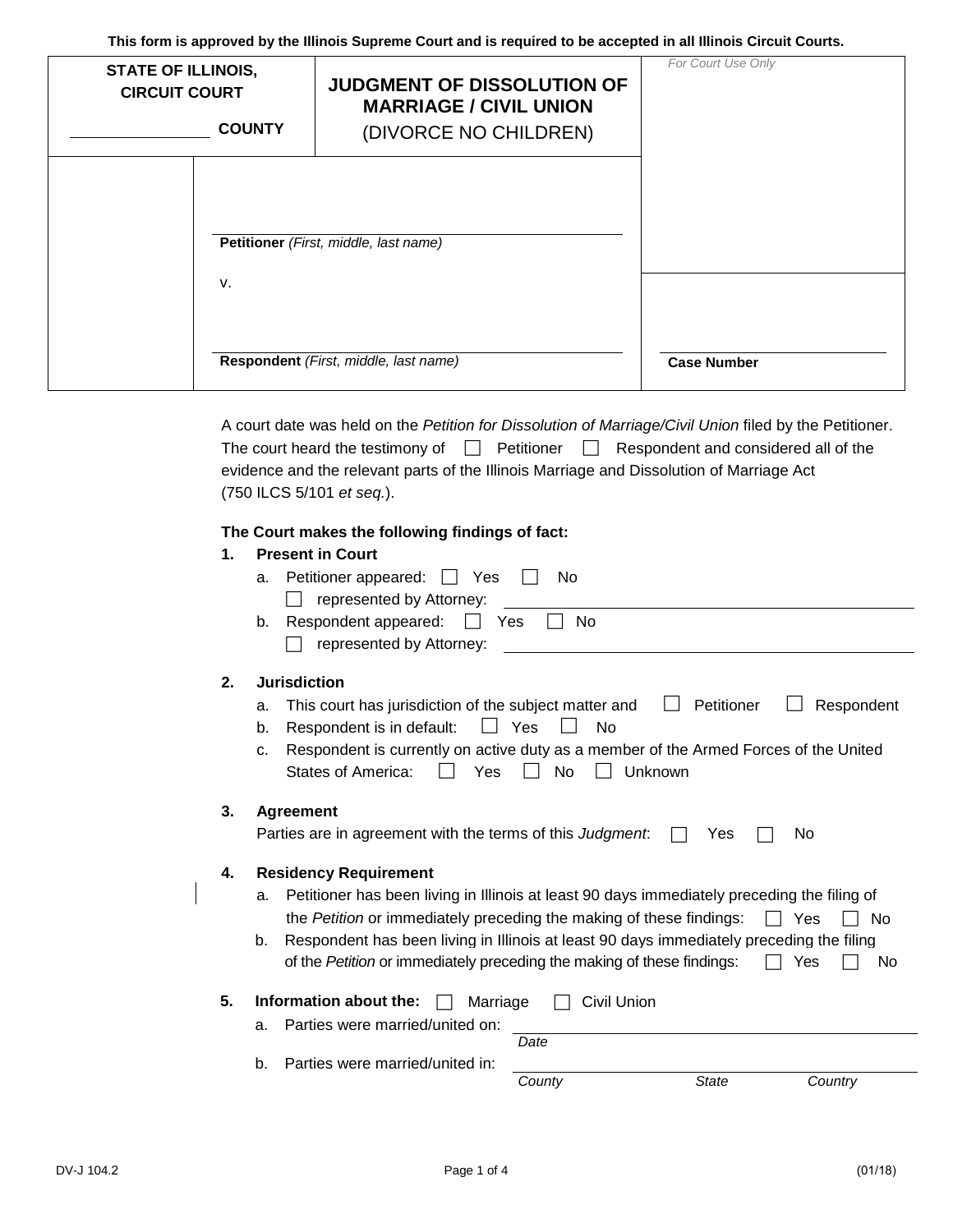### **6. Grounds for Dissolution**

Irreconcilable differences have caused the irretrievable breakdown of the marriage or civil union and efforts at reconciliation have failed or future attempts at reconciliation would be impracticable and not in the best interests of the family.

## **7. There are no children born or adopted of this marriage/civil union and neither party is pregnant.**

### **8. Real Estate**

- a. Parties have an interest in real estate, which was obtained during the marriage/civil union:  $\Box$  Yes  $\Box$  No
- b. The address of the real estate is:

| Street, Apt #                                                                 | City | State | ZIP |     |
|-------------------------------------------------------------------------------|------|-------|-----|-----|
| c. A legal description of the real estate is attached to this Judgment.       |      |       |     |     |
| $\Box$ Yes $\Box$ No                                                          |      |       |     |     |
| d. Plaintiff or Respondent has an interest in non-marital real estate: $\Box$ |      | Yes   |     | No. |

I have listed non-marital real estate on the attached *Non-Marital Real Estate* form.

### **9. Maintenance/Spousal Support**

- a. These parties have waived the right to maintenance/spousal support:  $\Box$  Petitioner  $\Box$  Respondent
- b. This party is entitled to maintenance/spousal support:
	- $\Box$  Petitioner  $\Box$  Respondent  $\Box$  Neither party

## **THEREFORE, IT IS ORDERED, ADJUDGED AND DECREED AS FOLLOWS:**

**A. The parties are awarded a** *Judgment of Dissolution of Marriage/Civil Union* **and the bonds of matrimony/civil union existing between Petitioner and Respondent are hereby dissolved.**

#### **B. Debts and Liabilities**

- Each party will be responsible for 50% of each joint debt. *(unless listed in the chart below)*
- Each party will be responsible for all of the debts in their own name. *(unless listed in the chart below)*
- $\Box$  These debts shall be paid by the parties as follows:

|    | <b>Debt</b>                                               | <b>Amount</b> | To be paid by: |            |                     |  |  |
|----|-----------------------------------------------------------|---------------|----------------|------------|---------------------|--|--|
|    | (Name of Creditor)                                        | Owed          | Petitioner     | Respondent | <b>Both Equally</b> |  |  |
| 1. |                                                           | JЭ            |                |            |                     |  |  |
| 2. |                                                           | ۰D            |                |            |                     |  |  |
| 3. |                                                           | S             |                |            |                     |  |  |
| 4. |                                                           | æ             |                |            |                     |  |  |
| 5. |                                                           | JЭ            |                |            |                     |  |  |
| 6. |                                                           | æ             |                |            |                     |  |  |
| 7. |                                                           | S             |                |            |                     |  |  |
| 8. |                                                           | ъD            |                |            |                     |  |  |
|    | There is an Additional Debts & Liabilities form attached: |               |                | Yes<br>No  |                     |  |  |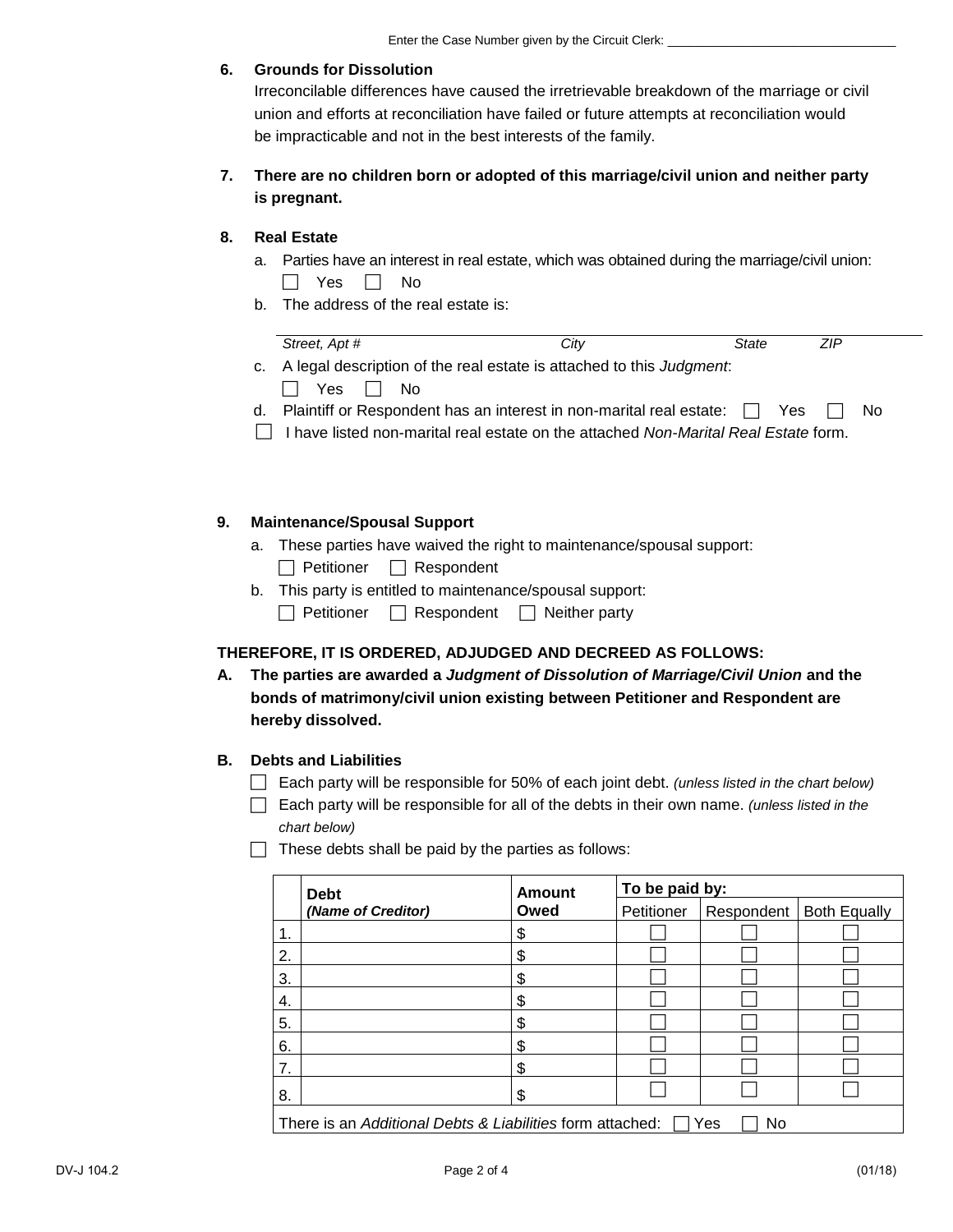| Enter the Case Number given by the Circuit Clerk:                                                                                                                                                                                                                               |
|---------------------------------------------------------------------------------------------------------------------------------------------------------------------------------------------------------------------------------------------------------------------------------|
| Parties shall indemnify and hold the other party harmless for the debts they are assigned.                                                                                                                                                                                      |
| <b>Pension and Retirement Accounts</b>                                                                                                                                                                                                                                          |
| Each party is awarded the pension and retirement accounts in his/her own name.                                                                                                                                                                                                  |
| Petitioner is awarded<br>% of the marital/civil union portion of                                                                                                                                                                                                                |
| Respondent's pension/retirement accounts.                                                                                                                                                                                                                                       |
| % of the marital/civil union portion of<br>Respondent is awarded <b>container the set of the set of the set of the set of the set of the set of the set of the set of the set of the set of the set of the set of the set of the set of the set of the set of the set of th</b> |
| Petitioner's pension/retirement accounts.                                                                                                                                                                                                                                       |
| Petitioner<br>Respondent shall prepare a Qualified Domestic Relations Order.<br>Other orders:                                                                                                                                                                                   |
|                                                                                                                                                                                                                                                                                 |
| Real Estate ("marital real estate" is an interest in real estate obtained during the marriage or civil union.)                                                                                                                                                                  |
| Petitioner<br>is awarded the marital real estate and shall pay the<br>Respondent                                                                                                                                                                                                |
| for his/her interest in the real estate.<br>other party $$$                                                                                                                                                                                                                     |
| The marital real estate shall be sold.                                                                                                                                                                                                                                          |
| The net proceeds of the sale (sale price minus costs of sale) shall be divided with                                                                                                                                                                                             |
| %<br>Petitioner to receive<br>% Respondent to receive                                                                                                                                                                                                                           |
| Until the marital real estate is sold, mortgage payments will be paid by $\Box$ Petitioner                                                                                                                                                                                      |
| % $\Box$ Respondent<br>%                                                                                                                                                                                                                                                        |
| Until the marital real estate is sold, insurance will be paid by $\Box$ Petitioner                                                                                                                                                                                              |
| % □<br>Respondent and the second service of the series of the series of the series of the series of the series of the series of the series of the series of the series of the series of the series of the series of the series of the<br>%                                      |
| Until the marital real estate is sold, cost of maintenance will be paid by $\Box$ Petitioner                                                                                                                                                                                    |
| Respondent<br>%<br>$%$ $\Box$                                                                                                                                                                                                                                                   |
| Respondent is entitled to claim mortgage payments for federal<br>Petitioner<br>$\Box$                                                                                                                                                                                           |
| and state tax purposes.                                                                                                                                                                                                                                                         |
| Petitioner<br>is entitled to claim property tax payments for federal<br>Respondent<br>- 1                                                                                                                                                                                       |
| and state tax purposes.                                                                                                                                                                                                                                                         |
| Petitioner<br>Respondent shall refinance the debt on the real estate to                                                                                                                                                                                                         |
|                                                                                                                                                                                                                                                                                 |
| remove the other party from the obligation by:<br>Date                                                                                                                                                                                                                          |
| Petitioner<br>Respondent<br>shall sign a quitclaim deed transferring his/her                                                                                                                                                                                                    |
|                                                                                                                                                                                                                                                                                 |
|                                                                                                                                                                                                                                                                                 |
| interest to the other party by:<br>Date                                                                                                                                                                                                                                         |
| Other orders:                                                                                                                                                                                                                                                                   |

## **E. Personal Property and Bank Accounts**

Parties shall keep the property and bank accounts in his/her own name or possession.

 $\Box$  Personal property of the marriage/civil union shall be divided as follows:

|                | <b>Personal Property and Bank Accounts</b>                  | Property goes to: |            |
|----------------|-------------------------------------------------------------|-------------------|------------|
|                | (Be specific in your description of each piece of property) | Petitioner        | Respondent |
|                |                                                             |                   |            |
| $\overline{2}$ |                                                             |                   |            |
| -3.            |                                                             |                   |            |
|                |                                                             |                   |            |